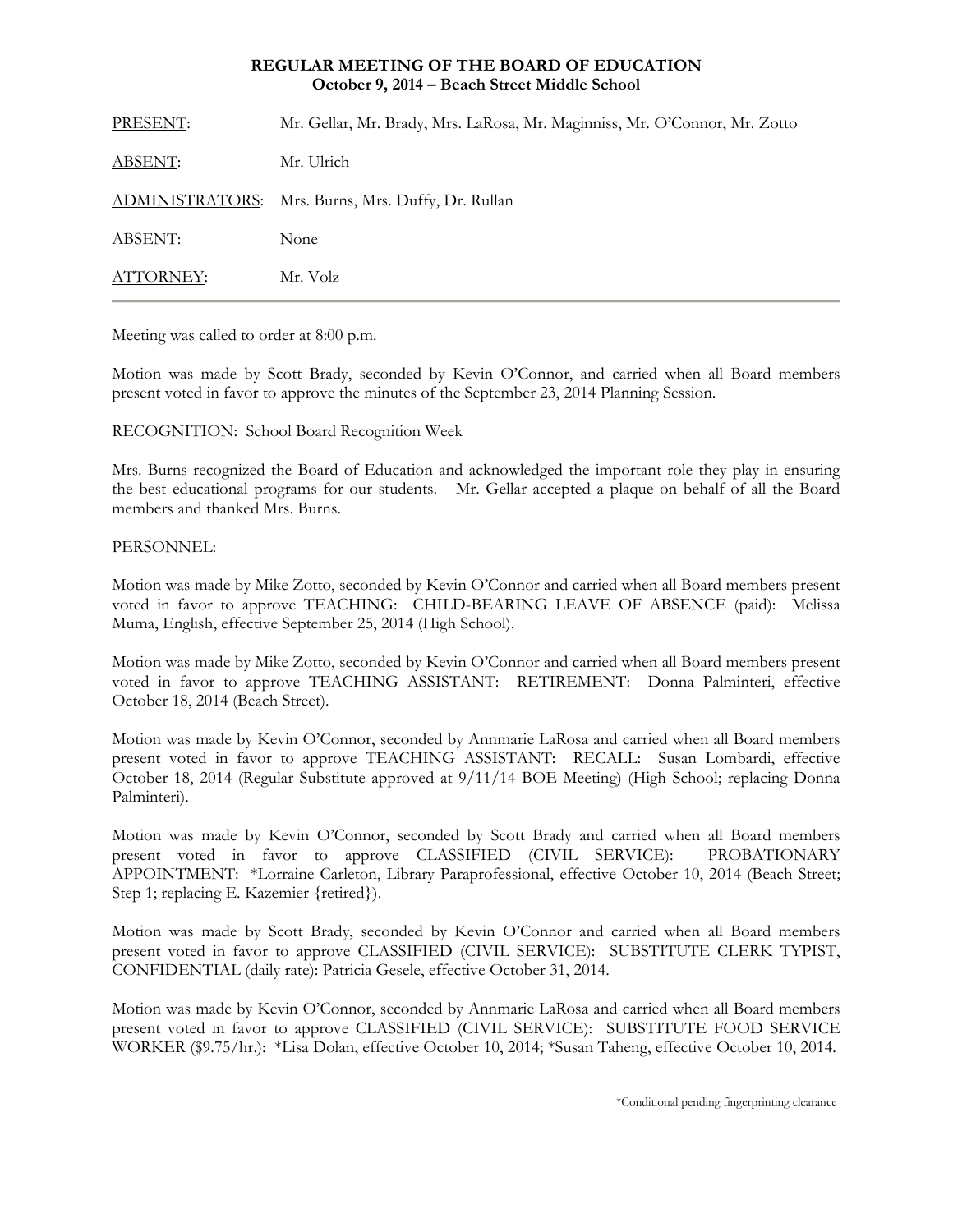Motion was made by Mike Zotto, seconded by Annmarie LaRosa and carried when all Board members present voted in favor to approve CLASSIFIED (CIVIL SERVICE): SUBSTITUTE PARAPROFESSIONAL (\$9.75/hr.): \*Janine Allegretto, effective October 10, 2014; \*Angelina Archer, effective October 10, 2014: \*Lisa Dolan effective October 10, 2014; Daniel O'Connor, effective October 10, 2014; Kristen Patterson, effective October 10, 2014; \*Christine Rosati, effective October 10, 2014; \*Susan Taheng, effective October 10, 2014; Janine Terrible, effective October 10, 2014.

Motion was made by Mike Zotto, seconded by Ron Maginniss and carried when all Board members present voted in favor to approve CLASSIFIED (CIVIL SERVICE): ALTERNATIVE SCHOOL INSTRUCTORS 2014-2015: Francine Ahearn, Social Worker, .5 section/full year\*\*.

Motion was made by Scott Brady, seconded by Mike Zotto and carried when all Board members present voted in favor to approve OTHER: CLUBS/ADVISORS 2014-2015: HIGH SCHOOL: Academic Decathlon (Jr. Brainstormers), Noreen Matthews; Academic Decathlon (Brainstormers), Kevin Murphy; Audio-Visual Club Director, Frank Franzone; Business & Marketing Honor Society, Joanne Macrelli & Patricia Stack (shared); Coordinator (One Act Plays), Elaine Longo; Costume Director (All Productions), Ann Hecht; Creativity Action Service, James Farnworth & Virginia Scudder (shared); Director, Flag Team, James Krais; Director, Musical Play, David Kaufman & Jennifer McKenna (shared); Director, Senior Play, Jennifer McKenna; Distributive Education Club of America, Diana Saadat; Drama Coordinator, James Krais; Extra-Curricular Treasurer, Victoria Newell; Foreign Language Honor Society, Andromache Baritis & Maria Kaminsky (shared); Freshman Class Advisor, Jennifer Colonna; Freshman Class Advisor, Diana Saadat; Future Business Leaders Club, Monica Krawczyk & Joanne Macrelli (shared); Gay-Straight Alliance, Thomas Vitti; Junior Class Advisor, Noreen Matthews; Junior Class Advisor, Kevin Murphy; Literary Magazine, David Gershfeld; Mathletes, James Como; Mathletes, Craig Michel; Mathletes, Nancy Yost; Mock Trail, Shawn Wallace; National English Honor Society, Barbara Krollage; National Honor Society, Edward Jablonski; Newspaper, Kathleen Chinkel & Joanne Macrelli; Photographer: Newspaper/Yearbook, David Gershfeld & Linda Gifford; Pit Director (Musical), David Kaufman; Research Program, Mary Kroll; S.A.D.D., Karen Testa; School Store, Diana Saadat; Science Olympiad, Jessica Levings & Linda Tong; Senior Class Advisor, Linda Gifford; Senior Class Advisor, Jennifer McKenna; Sets Director (All Productions), James Krais; Sophomore Class Advisor, Nicole Cifelli; Sophomore Class Advisor, Alexandra Dolce; Student Senate, Edward Jablonski; Student Senate, David Moglia; Tri-M Music Honor Society, David Kaufman; Yearbook, David Gershfeld & Linda Gifford (shared).

Motion was made by Mike Zotto, seconded by Annmarie LaRosa and carried when all Board members present voted in favor to approve OTHER: CLUBS/ADVISORS 2014-2015: BEACH STREET MIDDLE SCHOOL: Costume Director, Maura Maynard; Drama Director, Justin DeMaio; Drama Director Camille Persico; Geography Club, John Kennedy & Tara Probert (shared); Health Club, Theresa Holland; Home & Careers Club, Deborah Harris; Homework Club, Theresa Robertson; Mathletes (Grade 7), Lisa Braat; Mathletes (Grade 8) Jeanine Conaghan; Music Director, Justin DeMaio; National Junior Honor Society, Louis Lu; Newspaper, Jesse Fawess; Peer Tutoring, Jessica Ennis; Peer Tutoring, Mitchel Luquer; Photographer, Mitchel Luquer; School Store, Denise Cain; Science Olympiad (Grades 6,7, & 8), Renee Avelli, Lynn Larsen, Thomas Larsen & Andrea Miller (shared); Sets Director, Timothy Van Wyen; Student Council, Elizabeth Burgalassi; Student Council, Camille Persico; Yearbook, Robyn Southard.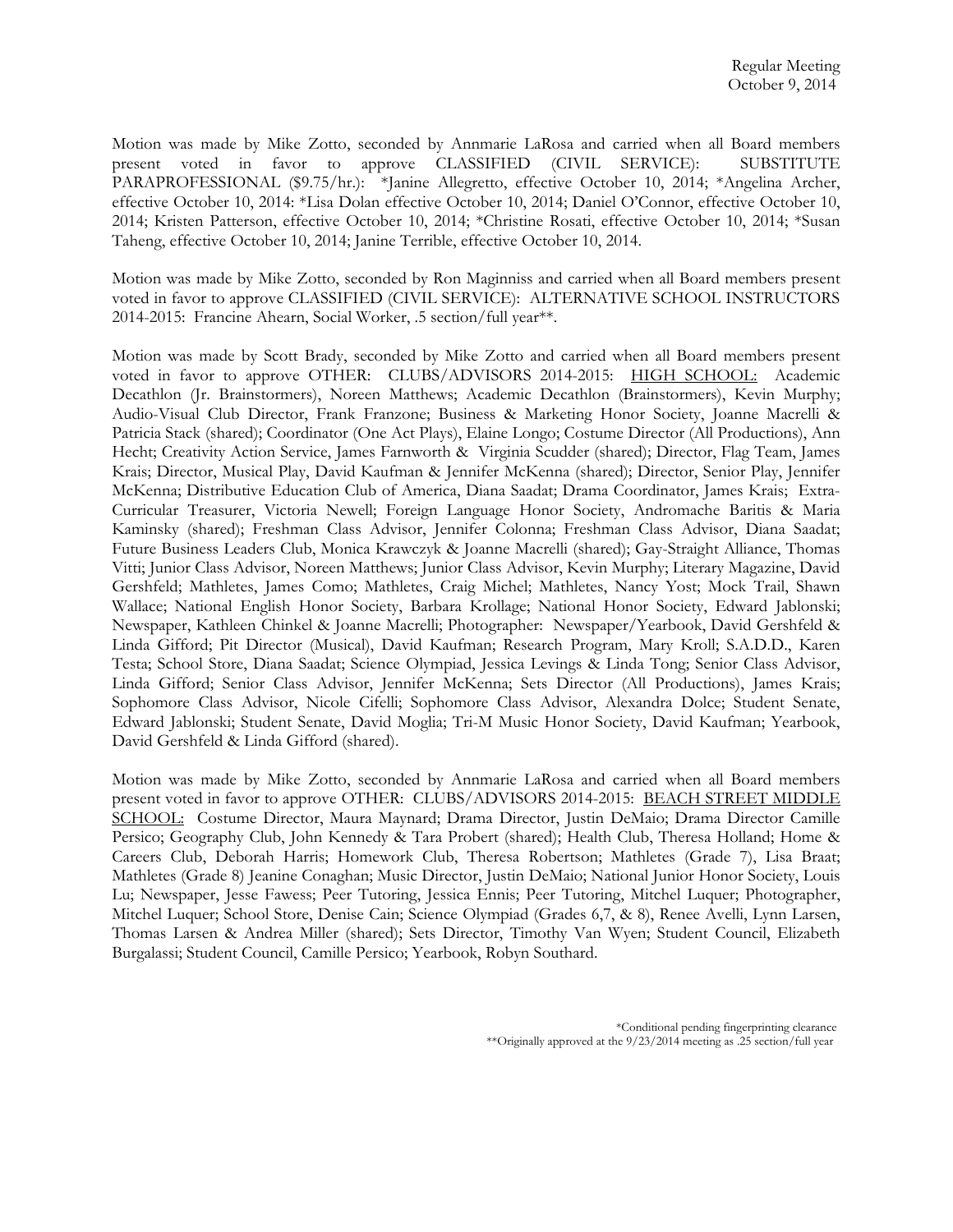Motion was made by Kevin O'Connor, seconded by Scott Brady and carried when all Board members present voted in favor to approve OTHER: CLUBS/ADVISORS 2014-2015: UDALL ROAD MIDDLE SCHOOL: Activities (Grade 6), Pamela Diorio; Activities (Grades 7&8), Kristine Hagens; Art Club, Gregory Ziems; Costume Director, Shane O'Neill; Current Events Club, Deborah Pulitano; Drama Director, Justin DeMaio; Drama Director, Shane O'Neill; Geography Club, Linda Ruggiero; Homework Club (Grade 6), Jeanette Merola; Homework Club (Grades 7&8), Patricia Massaro-Haff; Mathletes (Grades 7&8) Lawrence Sciarrino; Musical Director, Justin DeMaio; National Junior Honor Society, Kimberly Crouch; School Store, Staci Ansbach; Science Olympiad (Grades 6, 7&8), Brenda Mayo; Sets Design, Timothy Van Wyen; Student Council, Kristine Hagens; Student Council, Pamela Diorio; Yearbook, Alyssa Urbach; Yearbook Photographer, Michael Taranto.

Motion was made by Mike Zotto, seconded by Kevin O'Connor and carried when all Board members present voted in favor to approve OTHER: SUBSTITUTE ADMINISTRATOR (\$400 per diem): Joann Hilbert, effective October 3, 2014.

Motion was made by Mike Zotto, seconded by Ron Maginniss and carried when all Board members present voted in favor to approve OTHER: SUBSTITUTE TEACHER (\$100 per diem): Danielle Falci, effective October 10, 2014; \*Suzanne Ferrara, effective October 10, 2014; Jennifer Geduldig, effective October 10, 2014; Jennifer Ranieri, effective October 10, 2014; John Schrank, effective October 10, 2014.

Motion was made by Annmarie LaRosa, seconded by Kevin O'Connor and carried when all Board members present voted in favor to approve OTHER: 2014 FALL HIGH SCHOOL COACHES: CROSS COUNTRY: Michael DiStefano, Interim Girls Varsity Coach (replacing Kevin Murphy; approved at the September 23, 2014 BOE meeting).

Motion was made by Kevin O'Connor, seconded by Scott Brady and carried when all Board members present voted in favor to approve OTHER: INSTRUCTIONAL SWIM AND FAMILY SWIM PROGRAMS 2014-2015: LIFEGUARD \$10 per hour – Nicos Prokopiou.

Motion was made by Scott Brady, seconded by Annmarie LaRosa and carried when all Board members present voted in favor to approve OTHER: SUBSTITUTE TEACHING ASSISTANT (\$85 per diem): Jennifer Geduldig, effective October 10, 2014; Jennifer Ranieri, effective October 10, 2014.

## CURRICULUM UPDATE:

 Dr. Rullan spoke about new curriculum assessments, curriculum projects, writing proposals and protocols for program review. The RtI (Response to Intervention) Plan is fully in place for Grades K-5, a technology meeting was held on 10/9/14 regarding the district's infrastructure needs, and skill-based professional development and the uses of district data to improve instruction were discussed.

## REPORT OF BOARD COMMITTEES:

Finance Committee: Scott Brady reported on the meeting held on 10/7/14. Items reviewed included the June and August treasurer's report, extra-curricular reports for June, July and August, June and August payroll summary, internal claims audit report and system manager audit trail. Warrants, August financial statements, budget transfers, surplus of a small safe, math books and sewing machines, donations from Target and 2014- 2015 Special Education contracts were reviewed.

Policy Committee: Kevin O'Connor reported on the meeting that was held 10/7/2014. The committee discussed a timeline to review all district policies and when future meetings can take place. The Table of Contents and Policies 1110-1120 will be reviewed at the next scheduled meeting.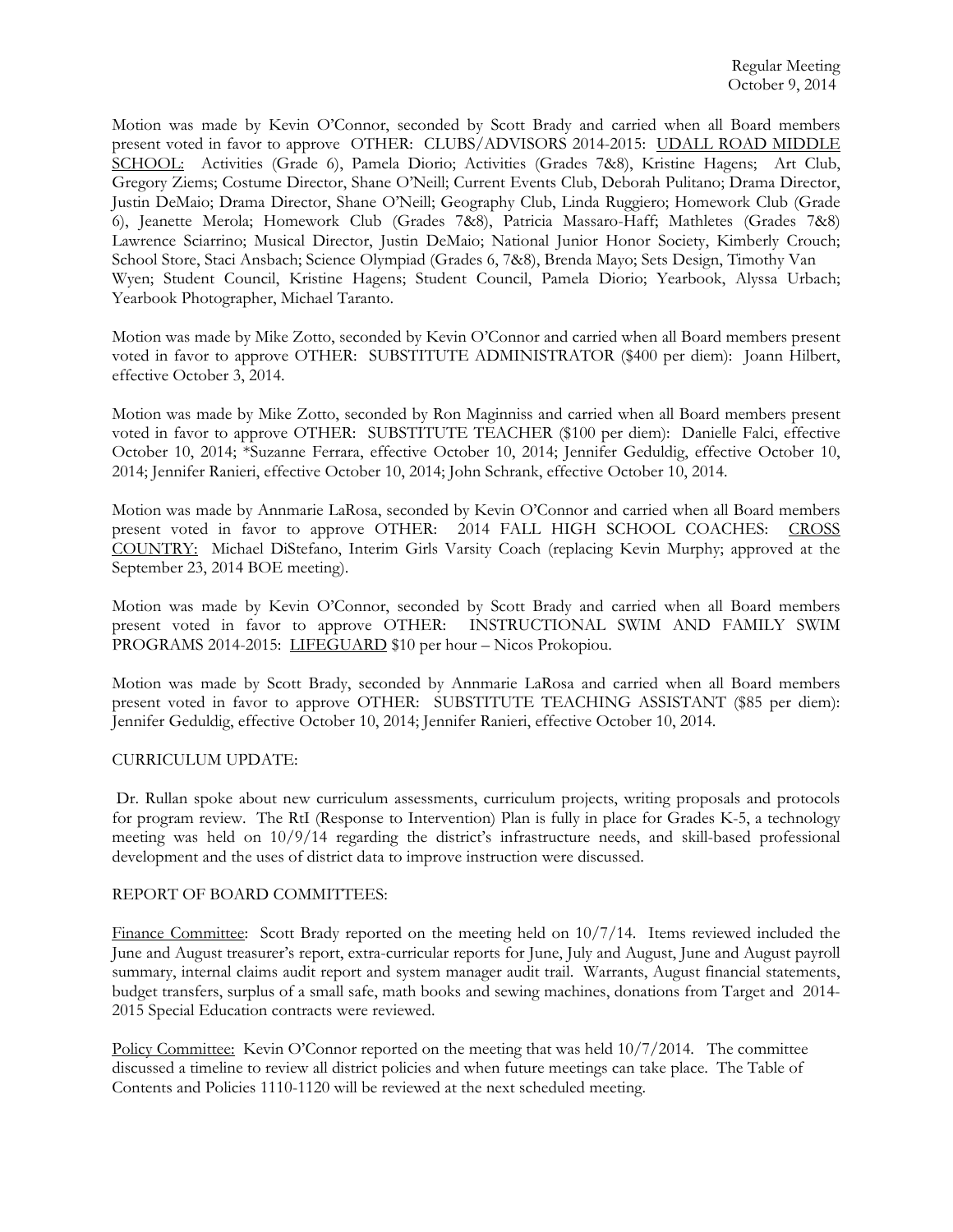Education Committee: Annmarie LaRosa reported on the meeting that was held 10/9/14. Some of the items on which the committee was updated included the Local Assistance Plan for Oquenock, program reviews, the Response to Intervention Plan implementation and midyear and end-of-year assessments.

Buildings and Grounds: Kevin O'Connor reported on the meeting held on 10/7/14. Items reviewed included the damage resulting from heavy rains; status of insurance claims; floating a capital bond project for new roofs, floors and security upgrades; future rental possibilities; the renovation of the Masera bathroom; a PTA donation of two benches at the high school; and the district's pest control needs.

Committee on Special Education/Preschool Special Education: Ron Maginniss reported on the meeting that took place on 10/9/14. CSE and CPSE recommendations for the month, student placements and class instruction were reviewed.

Health and Wellness Committee: Mike Zotto reported on the meeting that was held on  $9/22/2014$ . Items discussed included the committee's mission statement; Breast Cancer Awareness Day; a tee shirt design contest; the pre-prom meeting; alcohol, tobacco and drug concerns; local businesses selling products illegally to underage children; Parent University; and the triathlon. A newsletter focusing on living in a post 911 world, internet safety, social media, bullying and "over the counter" drug myths were also discussed.

DASA Committee: Dr. Anne Rullan reported on the meeting that was held on 9/30/2014. Some of the items reviewed were DASA, the Code of Conduct, the importance of role models, student recognition, the character education curriculum, and community outreach and service.

## FINANCIAL MATTERS:

The treasurer's report for June and August was presented. Beginning balance as of July 31, 2014: \$7,338,120.27; ending balance as of August 31, 2014 \$4,931,967.65.

Motion was made by Scott Brady, seconded by Ron Maginniss, and carried when all Board members present voted in favor to approve 2014-2015 Budget Transfers 3155 – 3164.

Motion was made by Ron Maginniss, seconded by Mike Zotto, and carried when all Board members present voted in favor to approve the following Special Education contracts: Anderson Center for Autism 2014-15; Commack UFSD Summer 2014; Kings Park School District 2014-15 (District of Residence); Little Flower Outside Service Agreement Summer 2014.

Motion was made by Mike Zotto, seconded by Kevin O'Connor, and carried when all Board members present voted in favor to approve the following donations: Target/Beach - \$576.03; Target/Manetuck - \$1,315.63; Target/Paul J. Bellew - \$1,149.40; Target/West Islip High School - \$2,841.50.

Motion was made by Kevin O'Connor, seconded by Mike Zotto, and carried when all Board members present voted in favor to approve the declaration of Surplus Material for the following items: Small safe at West Islip High School; *Advanced Mathematical Concepts* textbooks (81); *The Practice of Statistics* textbooks (42); Sewing machines at Udall #2 Model 4325C/ #13 Model 4325C.

## PRESIDENT'S REPORT:

Mr. Gellar asked Mrs. Duffy to explain why the district is approving resolutions related to the Affordable Care Act at the Board meeting. Mrs. Duffy explained that the Affordable Care Act requires the district to determine a measurement period of time worked for full time and part time employees. The district can then determine employees eligibility for health insurance.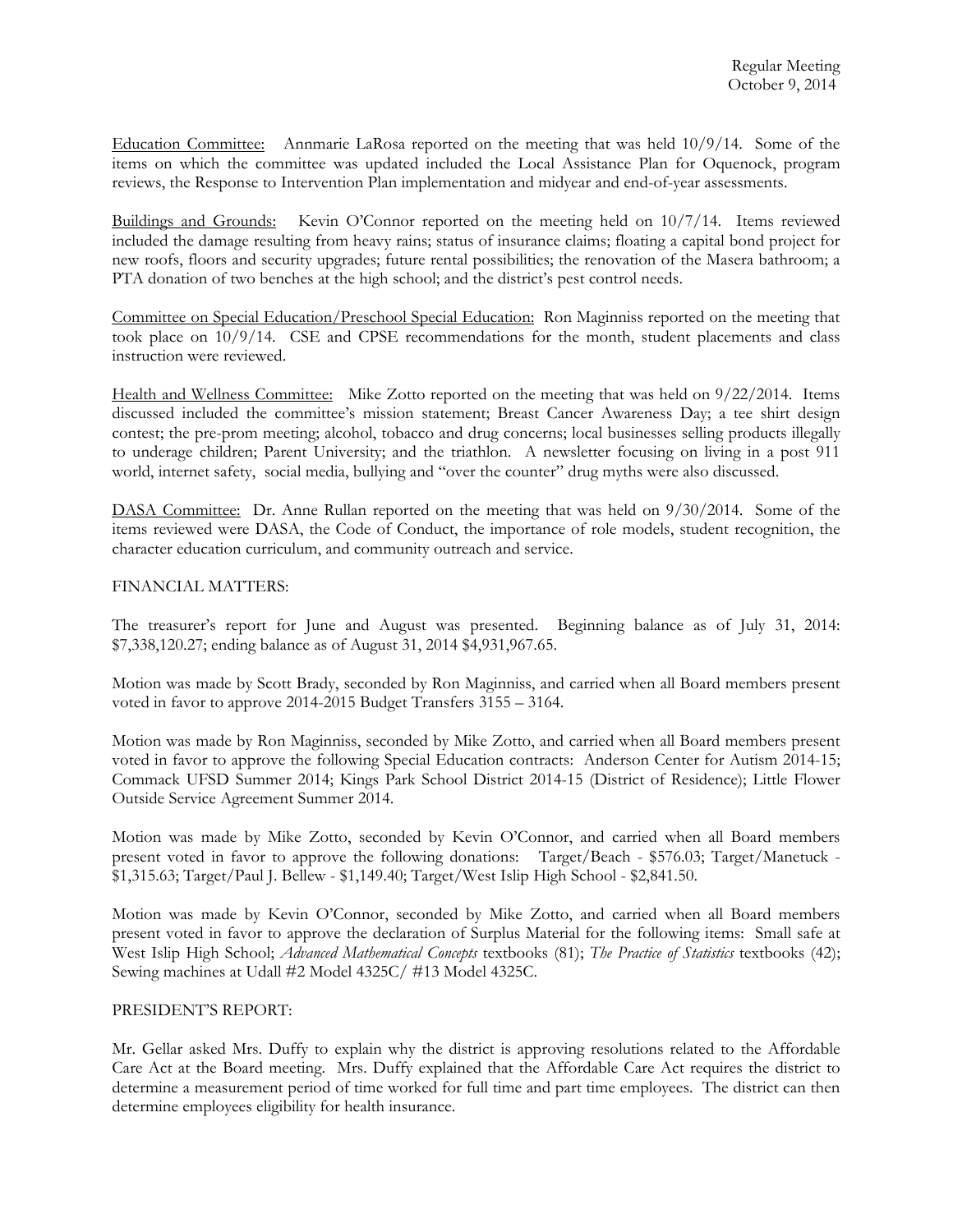Motion was made by Scott Brady, seconded by Annmarie LaRosa, and carried when all Board members present voted in favor to approve Resolution re: Transition Measurement Period for Ongoing Employees.

Motion was made by Kevin O'Connor, seconded by Mike Zotto, and carried when all Board members present voted in favor to approve Resolution re: Standard Measurement Period for Ongoing Employees.

Motion was made by Scott Brady, seconded by Annmarie LaRosa, and carried when all Board members present voted in favor to approve Resolution re: Measurement Period for New Variable Hour Employees.

## SUPERINTENDENT'S REPORT:

Mrs. Burns reminded the audience that a Parent Academy will be held at Beach Street Middle School on Wednesday, October 15, 2014, from 6:30 p.m. to 8:30 p.m. Workshops will be presented on a number of topics for Grades in English Language Arts, math, and other areas, as well as secondary geometry and algebra.

Mrs. Burns spoke about the recent threats of violence to the district and explained that there is an ongoing investigation being conducted by the Suffolk County Police Department, and there is nothing to report at this time.

### NOTICES/REMINDERS:

Mr. Gellar reminded the audience that Homecoming will be on October 25. Red Ribbon Week is October 27 – October 31.

## OTHER ITEMS: None

The following residents wished to speak during an "Invitation to the Public":

Mrs. Catherine Artusa, 574 Peter Paul Drive, West Islip – Mrs. Artusa had concerns regarding safety and security for after school activities. The recent incident that took place caused confusion for her child and other children; parents found out about the lockdown incident on social media before notification came from the district. Mr. Gellar agreed that information should be provided but the district must ensure the safety of students and faculty first, obtain accurate information, and notify the parents. Mrs. Artusa also felt there should have been some follow up the following day to put students at ease. The district is in the process of reviewing the protocol in this regard.

Mrs. Artusa also had concerns about her child being pulled from her math class to attend a school assembly. Mrs. Burns explained that principals are cognizant of varying the periods in which students are pulled from classes for assembly programs. She will follow up with the appropriate administrators.

Mrs. Ruth Mineo, 1108 Namdac Avenue, Bay Shore – Mrs. Mineo wanted an explanation as to why Oquenock Elementary was considered a LAP (Local Assistance Plan) school. Mrs. Burns explained that the NYS results were based on ELA and math results from two years ago and the participation rate from the past school year. Oquenock did not meet the established criteria. A plan will be put together to correct this and will be submitted to the state.

Mrs. Doreen Hantzschel, 1129 Jefferson Avenue, West Islip – Mrs. Hantzschel wanted to know when the AIMSWeb screening will take place. Dr. Rullan explained that 98% of Grades K-5 were completed. Screening will also be conducted the last two weeks of January and May and results will be available to parents soon after.